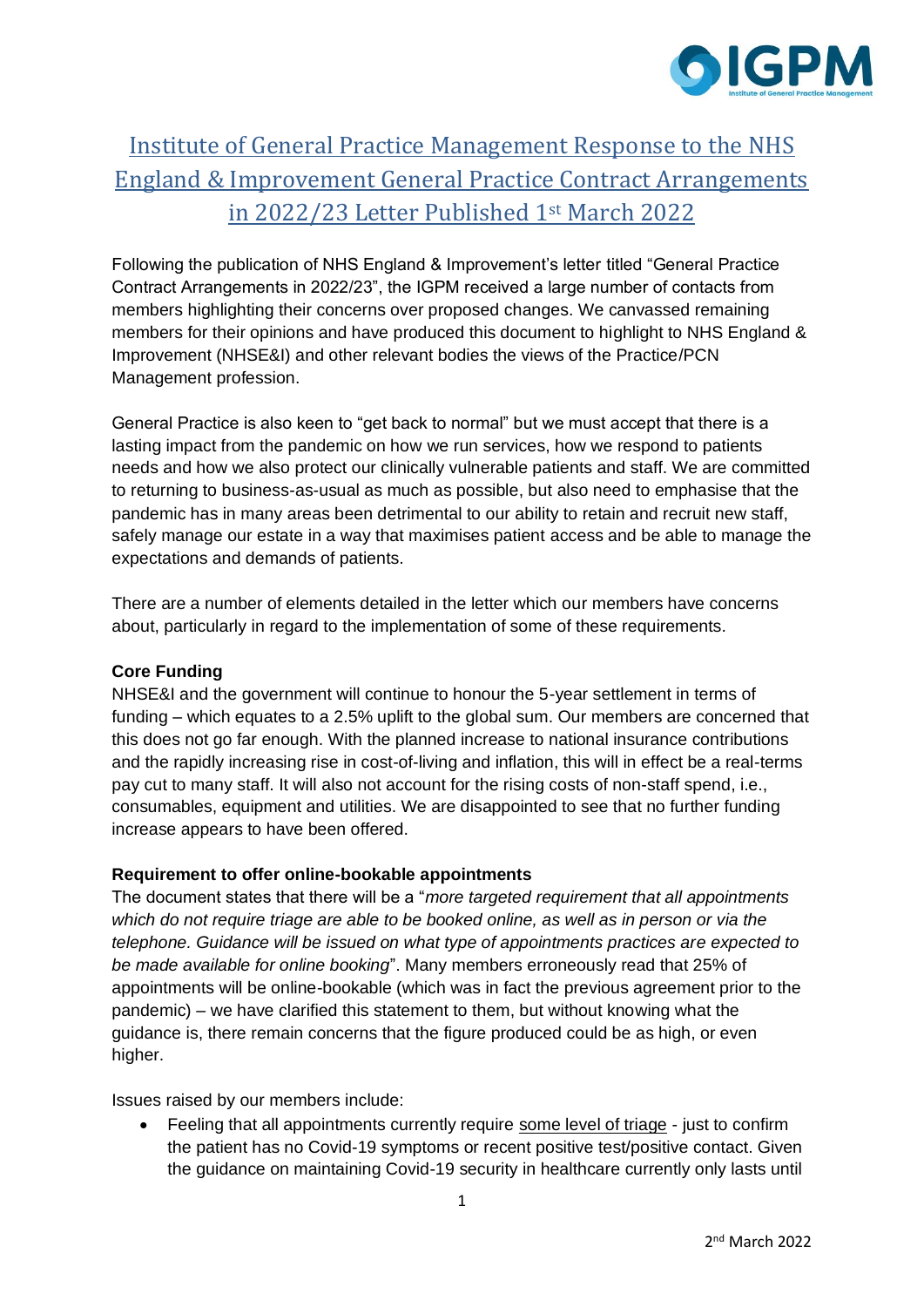

31<sup>st</sup> March 2022, and that there has been no confirmation on funding or supply of lateral flow tests for healthcare staff after this date, there is much concern amongst the management community on how to maintain effective IPC standards. There are also concerns from clinically extremely vulnerable staff who feel without this level of triage they are potentially at risk of coming into contact with Covid-positive patients without knowing. As employers, practices are also concerned about holding the liability for this and potential action being taken by the Health & Safety Executive, as well as threats of disability discrimination from staff and patients.

- Acknowledgement that most practices manage their appointment book differently. Whilst we have all mapped our slots according to GPAD guidelines, these are not activity specific. For example, we may have male patients booking into an appointment for cervical sample taking. We often had patients booking into nursing appointments under the impression they were seeing a GP. Our lived experience shows that regardless of what we call our appointment types, patients will often book in inappropriately leading to either wasted appointments or increased administrative time verifying lists before each clinic. Current systems for online access used in the majority of practices have no mechanism for filtering out Covid-19 symptoms/history or preventing inappropriate bookings being made.
- Who will NHSE&I be engaging with to determine what type of appointment is suitable for online booking?
- Feeling that this could reduce equity of access and increase health inequalities for patients who are unable to use online services effectively. For example, people living in poverty, elderly people, patients with learning difficulties with limited technological skills etc.
- Feedback that practices have spent significant time and resources training reception staff to care navigate, making full use of the multidisciplinary clinical team in their practices. Members feel that online booking overrides this work and also undermines the ethos of continuity of care.

## **Changes to Access to Health Records for Deceased Patients**

Whilst we welcome the opportunity to remove the need to print off whole records to send to PCSE, this change pushes back the responsibility of dealing with requests under AHRA to the practice.

The letter states "*It is expected that the savings from not having to print and send the electronic record will far outweigh the additional burden of managing a small number of AHRA requests*", but our members have asked why PCSE cannot manage both elements, given this is in their current contract of services? Practices can continue to send the electronic record via their clinical system, and any remaining paper records through the usual method. Was this not considered as an option? The requests that do come in are often incredibly complex cases that require a considerable amount of admin and clinical time in terms of reviewing the notes and redaction of sensitive or third-party information.

It is also not clear whether practices are still required to send any paper-based records back to PCSE for storage. Estates is a major issue in general practice at the moment and we do not have the physical capacity to retain deceased patients records in our premises whilst continuing to register new patients.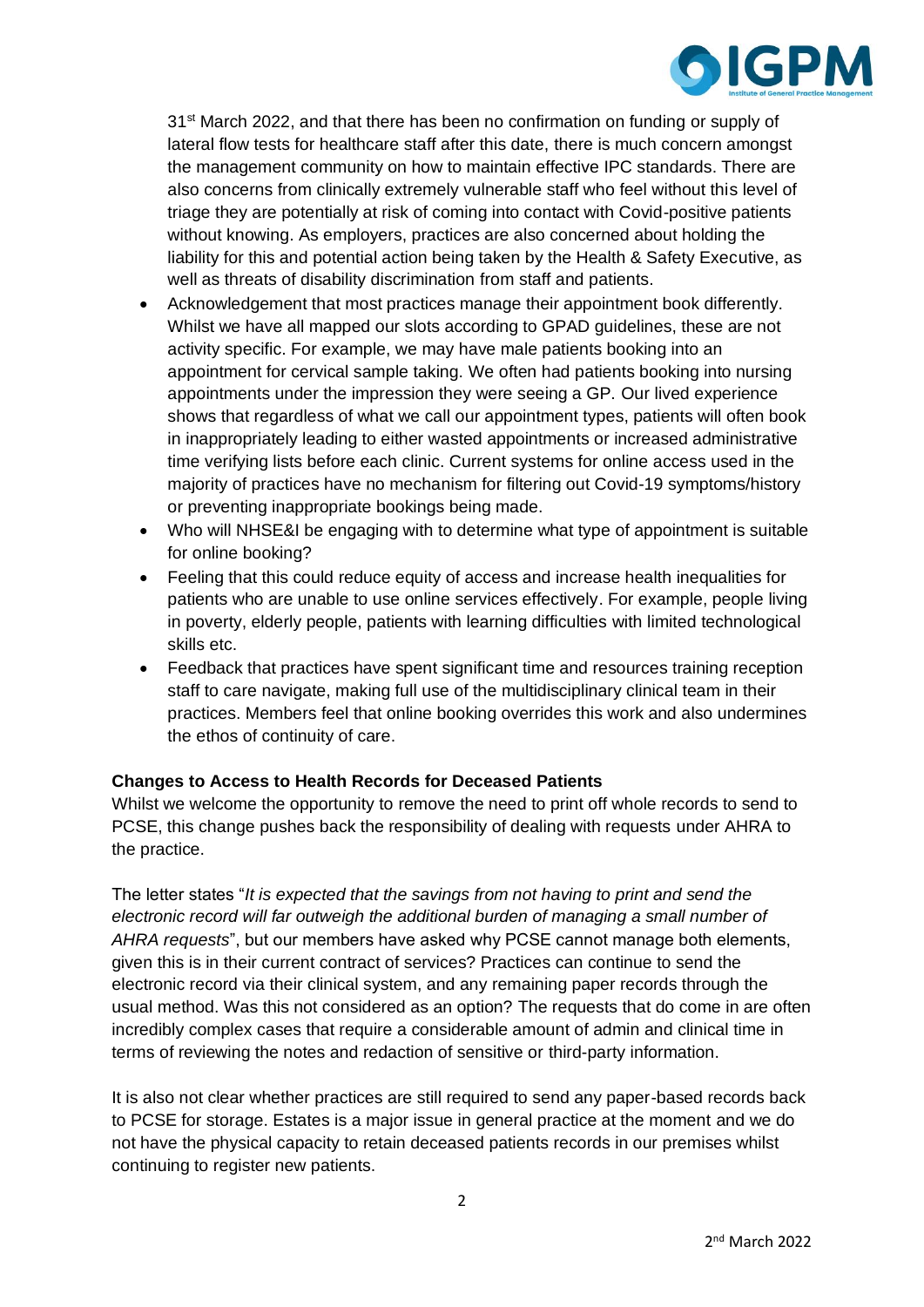

### **Continuation of funding for Subject Access Requests**

Our members are pleased to see this continuing. With the introduction from April of full online access to the medical record for new entries, we envisage an increase in the number of SARs from patients who will want to see entries from before this date. We are therefore anticipating an increased workload in this area and feel it is appropriate to continue the funding towards this.

#### **Modernisation of GP Registration**

We are also pleased to see this work progressing as we hope it will reduce the administrative burden on our staff. Again, we are happy to engage with this work from a practice management perspective to ensure any new process is fit for purpose.

### **Quality Improvement Indicators**

The letter states, "*The Quality Improvement (QI) modules for 2022/23 will focus on optimising patients' access to general practice…*"

Our members are concerned to know how this will be measured. In 2021 we raised concerns about using patient feedback around access during the pandemic as a performance indicator. During a time when practices were doing the best they could when faced with staff shortages and unprecedented demand, there were many patients and media outlets displaying negative sentiment towards the work that practices were doing. These views are often based out of a lack of transparency into how general practice works, a lack of appreciation of the challenges we faced and a lack of understanding of the priorities that we were given from NHSE&I, which did not always match up to the priorities of individual patients.

If this is to go ahead we would like to see more positive communications coming from NHSE&I and the government around general practice, highlighting the work we do in communities, how we are commissioned to provide services and also highlighting the struggles that we sometimes go through and how patients can help by accessing the right care from the right service at the right time.

#### **Increase to PCN ARRS Budget**

Again we are pleased to see this, but our members feel that this is at the expense of an increase to the global sum, which would allow recruitment to other roles not covered under ARRS – but equally valuable – to take place. There are also questions about what will happen to any underspend at the end of each financial year. Many of our members work in CCG areas where there is considerable underspend in the ARRS budget but are not clear on where this gets reinvested, or if it does get reinvested into general practice.

Nationally there also appears to have been a considerable lack of progress into recruitment to the Mental Health Practitioner role. Whilst non-clinical staff are now being included (at Band 4 Level) according to the letter, in many areas Health & Wellbeing Coaches and Care Coordinators have already been employed to do this work, so feedback is largely that this change adds little-to-no benefit.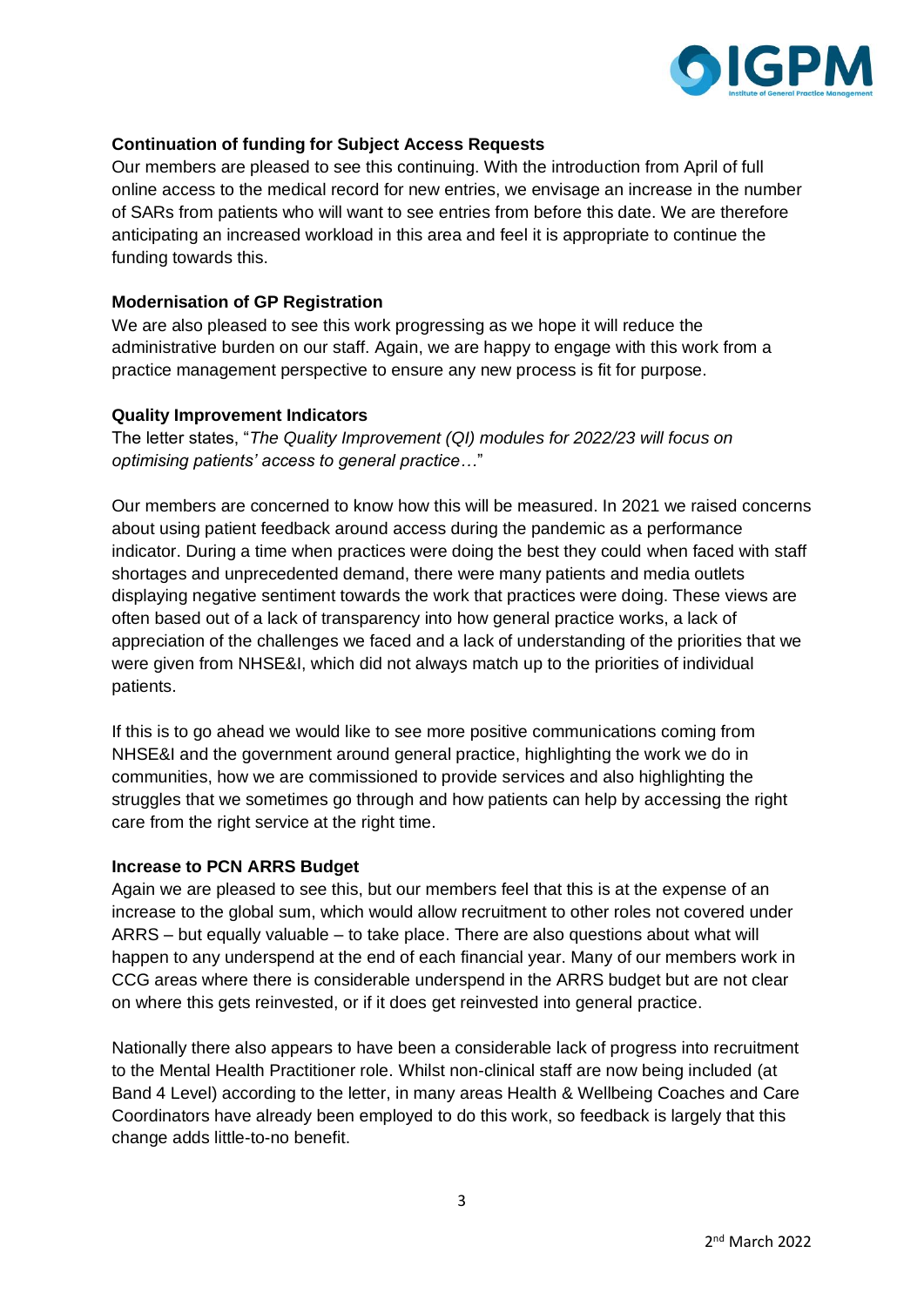

## **PCN Clinical Director Funding**

Our members are disappointed to see that funding increases for this role, but there is no mention of separate Leadership & Management funding for this financial year. As was recognised in 2021-22, practice and PCN management is key in the success of PCNs and had not been costed previously, until additional funding became available in this financial year. This situation has not changed, and whilst NHSE&I may be expecting Clinical Directors to cover this as part of their uplift, we are concerned that the letter is not specific enough on how this money should be apportioned. The core funding is also not increasing, despite again the rising cost of living and national insurance contributions for PCN-employed (but non-ARRS) staff (e.g., PCN managers, administrative staff etc.) The burden of activities such as contract management, recruitment, management of staff, estates changes and implementing projects often falls to practice managers who are having to do this work on top of their normal role.

## **Enhanced Access Arrangements**

Issues raised by our members include:

- Staffing members report that staff are feeling burnt out from the last two years and willingness to work over and above contracted hours is at an all-time-low. The availability of locums and agency staff has also reduced considerably. General feeling is that in order to staff additional hours – especially Saturdays – this will be from moving sessions from within core hours, which will not increase appointment numbers. We also acknowledge that many clinical staff choose to work in general practice because we are not normally open on weekends and bank holidays, and this is beneficial for their work/life balance. To enforce weekend working on staff would require potential large-scale consultation which may lead to staff leaving.
- Patient willingness to travel for PCN's located in more urban settings this may be less of an issue if closely geographically located, but for most rural practices this will be a considerable barrier for patients who will be unwilling to travel for appointments, thus increasing inequity of access. Many of us experienced this through the vaccine programme in our PCN hubs. The letter states "*The new enhanced access arrangements aim to remove variability across the country and improve patient understanding of the service*" – however our members are concerned that this will actually create more of a problem than it solves. It would also be helpful to clarify what NHSE&I's "understanding of the service" is. Further in the letter it states appointments must be "*in locations that are convenient for the PCNs patients to access in person face-to-face services*" – however for example in rural Cornwall, practices could be more than 20 miles apart. Is the expectation that PCNs would then need to offer appointments out of a "neutral" location e.g., another premises, in which case are practices likely to be funded for the increased cost of this?
- Lack of detail on the finance element for this currently practices receive a combined amount of £7.44 per head. The letter does not confirm whether this level will continue or will in fact – as many members anticipate – be reduced. If a reduction occurs, this makes the impact of what is essentially "unsociable hours" working even more expensive, as staff working during these times are often eligible for enhanced rates of pay. With reduced funding, and no further increase to the global sum, this may be unaffordable for some PCNs to deliver.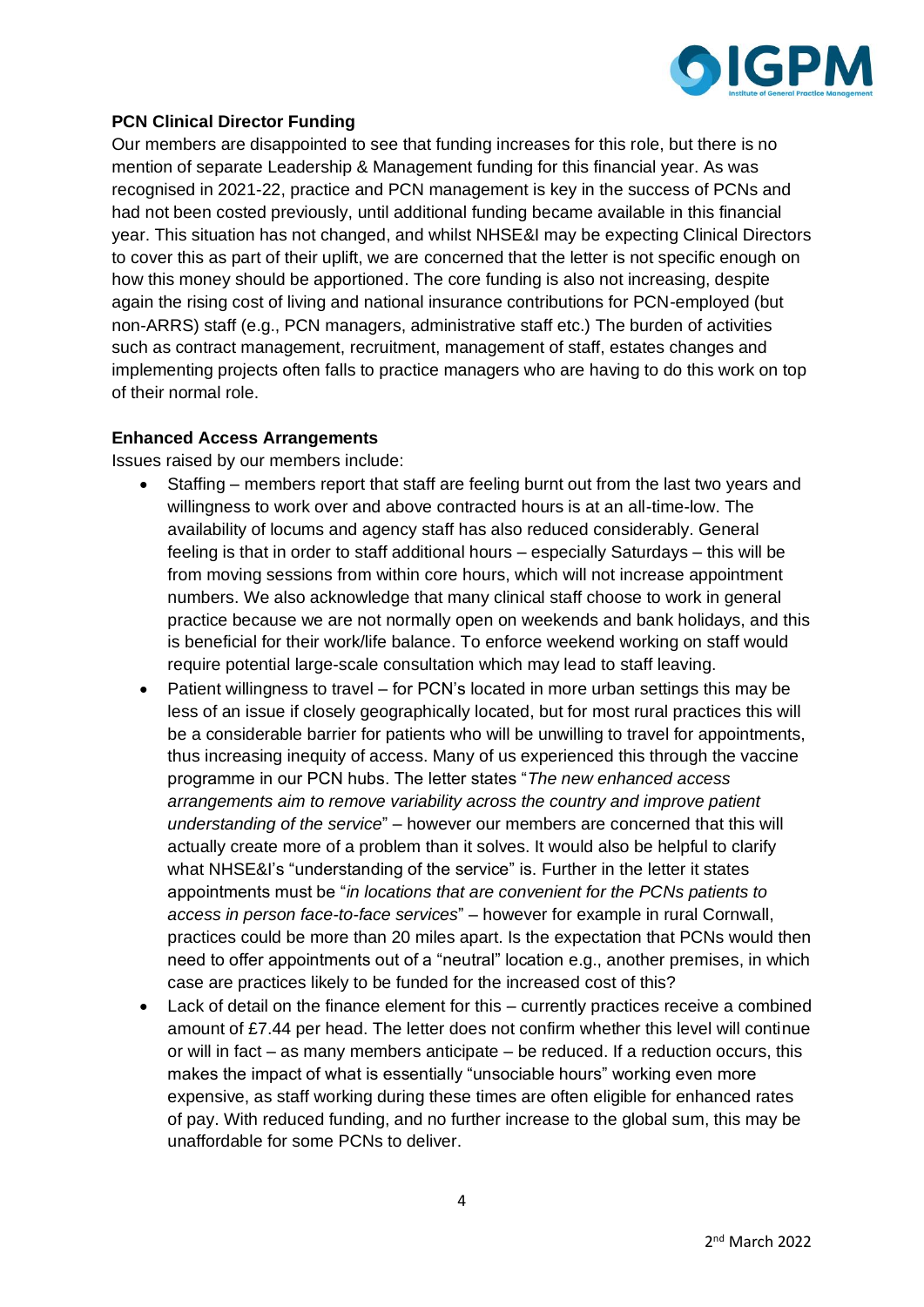

- Allowing 111 to book into unused appointments in these clinics many members have raised that their practices have reduced funding to pay for an Out-of-Hours GP service in their area. They feel that anything triaged by 111 as needing to see a GP outside of core hours is the responsibility of that service and not something practices should be providing, as well as paying for.
- The need for this service given recent analysis<sup>1</sup> has shown no measurable impact on patient access to appointments, so our members have asked why is this service being extended further?
- Logistics of booking and legalities the letter states "*PCNs will be required to provide bookable appointments during the Network Standard Hours which are available to the PCNs registered patients*". PCNs do not have registered patients – individual practices do. Our clinical systems are separate and whilst cross-organisational booking is possible in some areas, it is a laborious process that often results in IT failure. It also states we must *"make same day online booking for available routine appointments where no triage is required up until as close to the slot time as possible*". The concerns regarding online booking are already listed above, but we also are not aware of a technological solution that would allow a non-registered patient to do this, in which case we would not be providing access for patients registered with another practice in the network. Our members are concerned that the wording of the letter implies that it is the responsibility of the PCN to ensure systems are functioning to allow this, when our IT infrastructure is often out of our control and managed by the CCG/CSU.
- Logistics of services if we are expected to provide routine services will the infrastructure be there to support this. For example, blood and sample collections, IT support in the event of technical problems, community teams able to see patients urgently etc.

## **Changes after 2023/24**

Members have expressed concern that this contract letter was not agreed by GPC England and since then many GPC and BMA representatives have spoken out against it. The letter states "*NHS England and Improvement confirms that it remains fully committed to discussing any proposals for potential future national changes from 2024/25 with GPC England*". Our members have expressed a lack of confidence in this assertion given the manner in which this contract letter was delivered. As always, the IGPM would welcome the opportunity to discuss the logistics and potential implications for staff and patients on any changes to services and we very much have an open door to NHSE&I if they would like to utilise our expertise in these areas.

## **Overall Viewpoint**

Our members feel that overall this document constitutes an increased workload for practices, who are still trying to deal with the fallout from Covid-19 and the very real threat that this still poses to how we manage our day-to-day operations and our business continuity. It poses a number of logistical, financial and staff challenges that we are concerned are not feasible or sustainable. We ask NHS England & Improvement to consider the points we have made and look to whether any changes can be made that make the business of "getting back to

<sup>1</sup> <https://bjgpopen.org/content/early/2022/02/18/BJGPO.2022.0013>